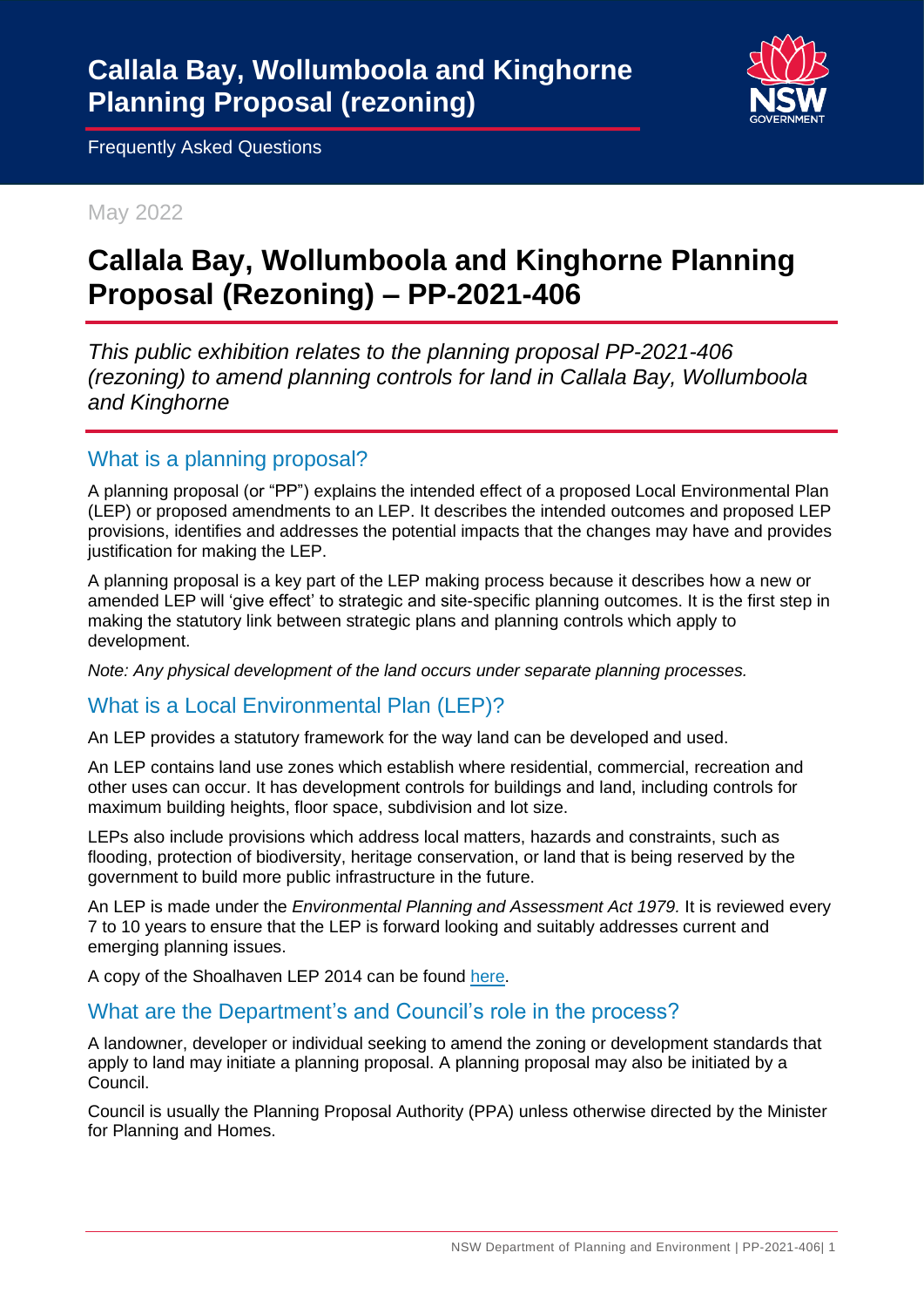

#### **What is a Planning Proposal Authority?**

In the planning proposal process, the PPA is responsible for preparing the package of planning proposal documents and submitting them to the Department for a Gateway determination.

A Gateway determination is an approval required before the proposal can proceed to public exhibition. This approval is usually subject to conditions.

The PPA is responsible for satisfying the conditions of the Gateway determination, public exhibition of the planning proposal, and finalisation.

An alternate PPA may be appointed under certain circumstances, where directed by the Minister.

#### **Proponent's role for this planning proposal**

A proponent is a developer, landowner or third party who initiates a proposal, prepares a planning proposal and submits it to the relevant council.

This planning proposal was initiated by the landowner (Sealark Pty Ltd, which is owned by the Halloran Trust).

The proponent has commissioned several technical studies in support of the planning proposal, with the exception of the Aboriginal cultural heritage assessments which was commissioned by Council. The other technical studies were also overseen by Council.

The technical studies include a concept plan and a biodiversity certification assessment report as part of a biodiversity certification application which was granted separate approval under the *Environment Protection and Biodiversity Conservation Act 1999*. The concept plan has not been endorsed by Council or the Department and would be required to undergo a separate planning process following the finalisation of the planning proposal.

#### **Council's role for this planning proposal**

This planning proposal originally formed part of a larger planning proposal which included land at Culburra. Council was appointed as the PPA.

In September 2017, Council resolved to split the planning proposal in two. The Culburra land could then undergo more detailed studies, while the land at Callala Bay, Wollumboola and Kinghorne Point could proceed. This was supported by the Department, and a Gateway determination to proceed to exhibition was issued on 13 June 2018.

Council has overseen preparation of technical studies to satisfy the Gateway conditions and has prepared the draft LEP maps included in the Planning Proposal. Note: all the technical studies (except the Aboriginal cultural heritage assessments) were commissioned by the proponent under Council's oversight.

#### **The Department's role for this planning proposal**

At the end of 2021, the Department considered the timing of the planning proposal. Options were provided to the former Minister for Planning and Public Spaces (Robert Stokes) to accelerate exhibition of the planning proposal.

The former Minister confirmed that the planning proposal is of regional significance and that its finalisation is in the public interest. The former Minister appointed the Secretary of the Department as the PPA.

Accordingly, the Department is leading the public exhibition of the planning proposal with support from Shoalhaven City Council. The Department will review and respond to public submissions on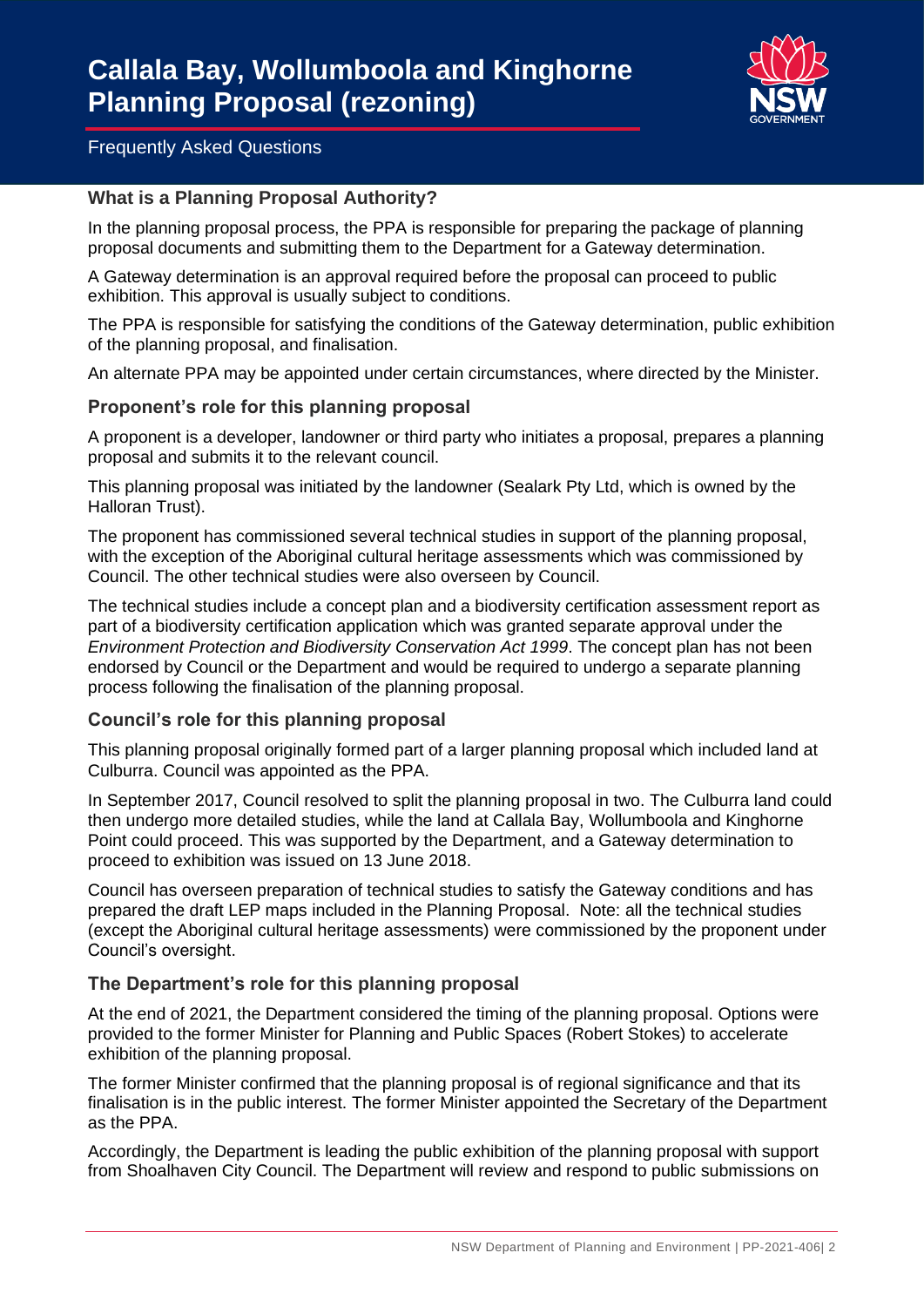

the planning proposal. (Note: Council is responsible for exhibiting the biodiversity certification application.)

A final assessment of the planning proposal will be undertaken after the public exhibition. At this stage further amendments may be made to respond to matters raised by community members or public authorities.

# What does the planning proposal seek to do?

The planning proposal seeks to amend the maps of the *Shoalhaven LEP 2014* to facilitate delivery of additional housing and to preserve the environmental values of the land shown in Figure 1. Additionally, the subject land will be incorporated into the *Shoalhaven LEP 2014*. Currently most of this land is identified as a 'deferred matter' and is subject to the *Shoalhaven LEP 1985*.

Approximately 517 hectares of land will be preserved under C2 Environmental Conservation zoning and in future will be incorporated into the Jervis Bay National Park. An additional 2 hectares of bushland will be rezoned to C3 Environmental Management to help protect a population of endangered Bauer's Midge Orchid (*Genoplesium baueri*).

The planning proposal will support the delivery of up to 380 homes in the proposed residential development area in Callala Bay.



#### **Figure 1: Proposed Zoning Map (Source: Shoalhaven City Council, 2022)**

The maps prepared as an attachment to this planning proposal outline the changes sought to the Shoalhaven LEP 2014. These maps act as development controls which will guide future planning applications. In accordance with the Urban Release Area (URA) provisions in the LEP, a sitespecific development control plan (DCP) will also need to be prepared before the land can be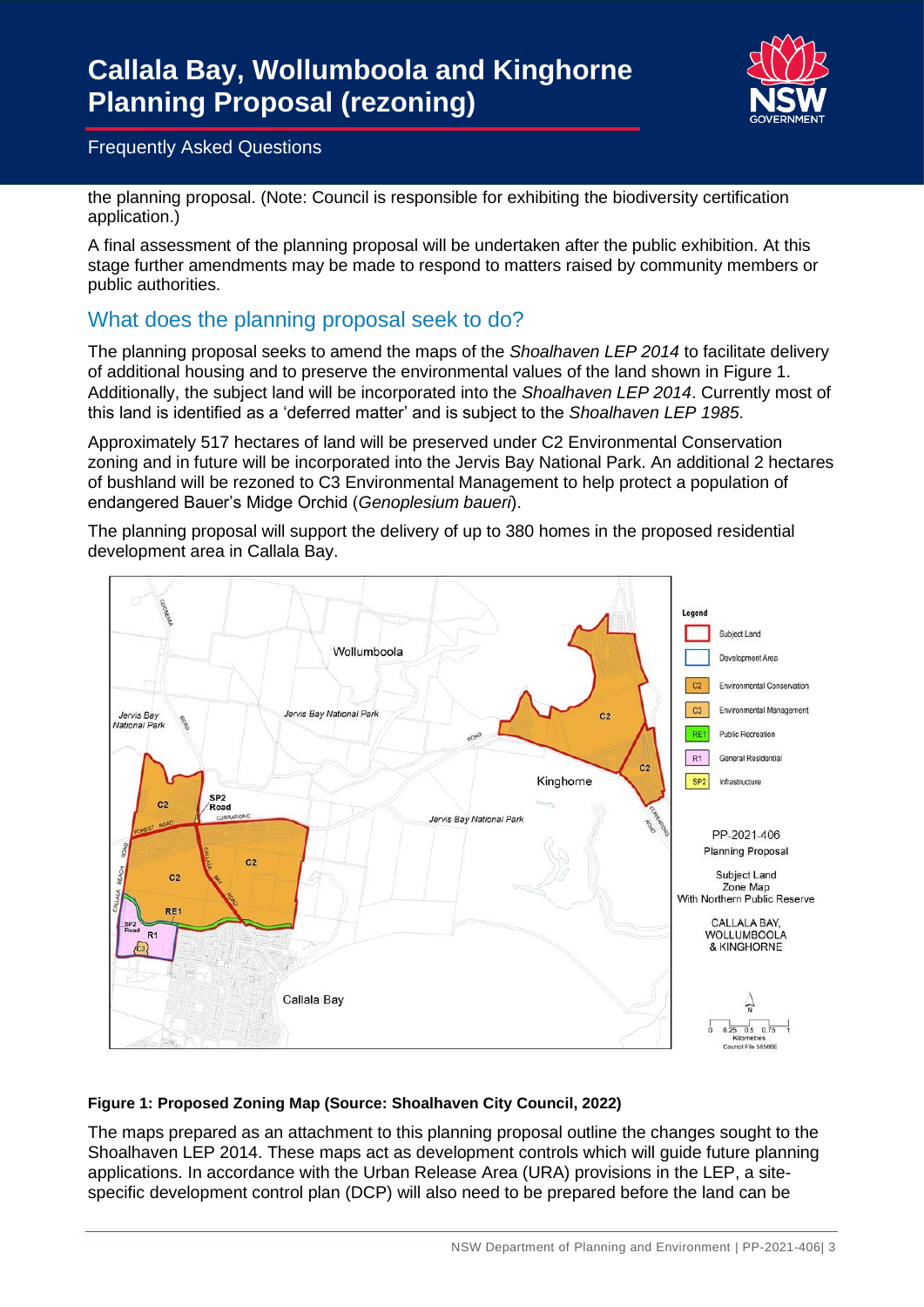

subdivided and developed. This DCP will be prepared by Council in consultation with the community once the planning proposal is finalised.

The Department and Council have not endorsed any subsequent planning applications (i.e. for the subdivision of land, or built forms), applying the provisions proposed under this planning proposal.

A future planning application will be required to be submitted to Council (or the relevant consent authority) to enable development under the proposed development controls.

## What land does the planning proposal apply to?

This planning proposal applies to land in the Callala Bay, Wollumboola and Kinghorne localities within the Shoalhaven Local Government Area (LGA), approximately 18 km south-east of Nowra.

A list of properties is provided at the end of this FAQ document.

## Why is land being zoned C2 Environmental Conservation?

The planning proposal seeks to zone approximately 517 hectares of land C2 Environmental Conservation. Under the *Shoalhaven LEP 2014*, the objectives of the C2 Environmental Conservation are:

- To protect, manage and restore areas of high ecological, scientific, cultural or aesthetic values.
- To prevent development that could destroy, damage or otherwise have an adverse effect on those values.
- To protect water quality and the ecological integrity of water supply catchments and other catchments and natural waterways.
- To protect the scenic, ecological, educational and recreational values of wetlands, rainforests, escarpment areas and fauna habitat linkages.
- To conserve and, where appropriate, restore natural vegetation in order to protect the erosion and slippage of steep slopes.

The C2 Environmental Conservation zone is the highest level environmental protection zone that can be applied to land in private ownership. Land cannot be zoned C1 National Parks and Nature Reserves unless it is owned by NSW National Parks and Wildlife.

Acquisition or dedication of the land does not form part of this planning proposal and if this occurs rezoning to C1 would be through a separate process.

## Why are there small lot subdivisions shown in the areas proposed to be zoned C2 Environmental Conservation?

The maps on exhibition show that there are currently hundreds of small lots within the areas to be zoned C2 Environmental Conservation. These lots are known as 'paper subdivisions'.

"Paper subdivision" is a term used to describe land containing lots that only have recognition on paper and, in most cases, have no formed roads, drainage, reticulated water, sewer or electricity. Most paper subdivisions have been in existence for many years, some originating as long ago as the late 1800s or early 1900s.

The paper subdivisions shown on the maps were created in the 1920s by Henry Halloran but never physically developed nor serviced by infrastructure. Importantly, the zoning and minimum lot size applying to these lots does not allow for residential development to occur.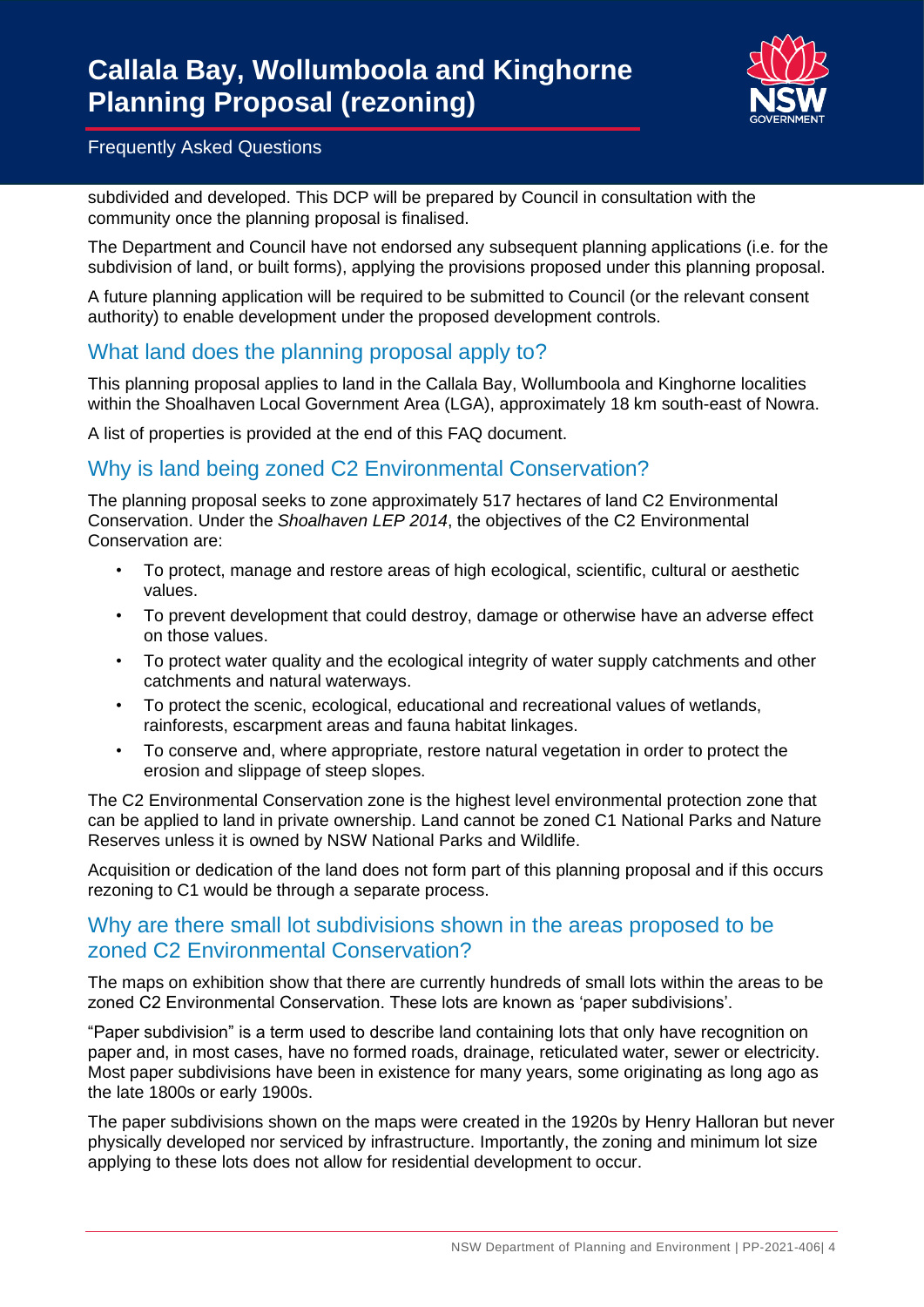

The planning proposal does not seek to facilitate development on this land. It seeks to zone the land for conservation purposes under the C2 Environmental Conservation zone in the *Shoalhaven LEP 2014.*

# Is the planning proposal supported by technical studies?

The planning proposal is supported by the following technical studies:

- Aboriginal Cultural Heritage Assessment Report
- Archaeological Assessment Report
- **Biodiversity Certification Assessment** Report
- Bushfire Hazard Study
- Contamination Assessment
- Infrastructure Assessment;
- Integrated Water Cycle Management Plan
- Traffic Impact Assessment

# What happens after the public exhibition?

The Department will review the public submissions and prepare a post-exhibition report. This report will summarise and provide responses to key issues raised by the community and public authorities.

The post-exhibition report is part of the Department's final assessment of the planning proposal.

Based on the final assessment, a recommendation will be made to the Secretary of the Department (as delegate of the Minister for Planning and Homes) whether the LEP should be made.

A copy of the finalisation report will be made available on the NSW Planning Portal.

### How can I make a submission?

Any person may make a written submission on the planning proposal during the exhibition period.

Submissions should be made online via the Planning Portal. Go to [www.planningportal.nsw.gov.au/CallalaBayPP.](http://www.planningportal.nsw.gov.au/CallalaBayPP)

Your submission must be lodged by **5pm on Friday, 17 June 2022** and must include:

- whether it relates to the planning proposal (i.e. draft LEP maps such as land use zoning) or the Biodiversity Certification Application, or both;
- a statement on whether you support or object to the proposal; and
- the reasons why you support or object to the proposal.

Persons lodging submissions must declare reportable political donations (including donations of \$1000 or more) made in the previous two years.

Your personal information is protected under the *Privacy and Personal Information Act 1998* (PPIP Act).

When you make a submission, we collect your:

- name (including title);
- address and email (if provided); and
- any other personal information in a political donations disclosure statement (if provided).

Making a submission is entirely voluntary and you are under no obligation to provide us with any of your personal information, except as otherwise required by law.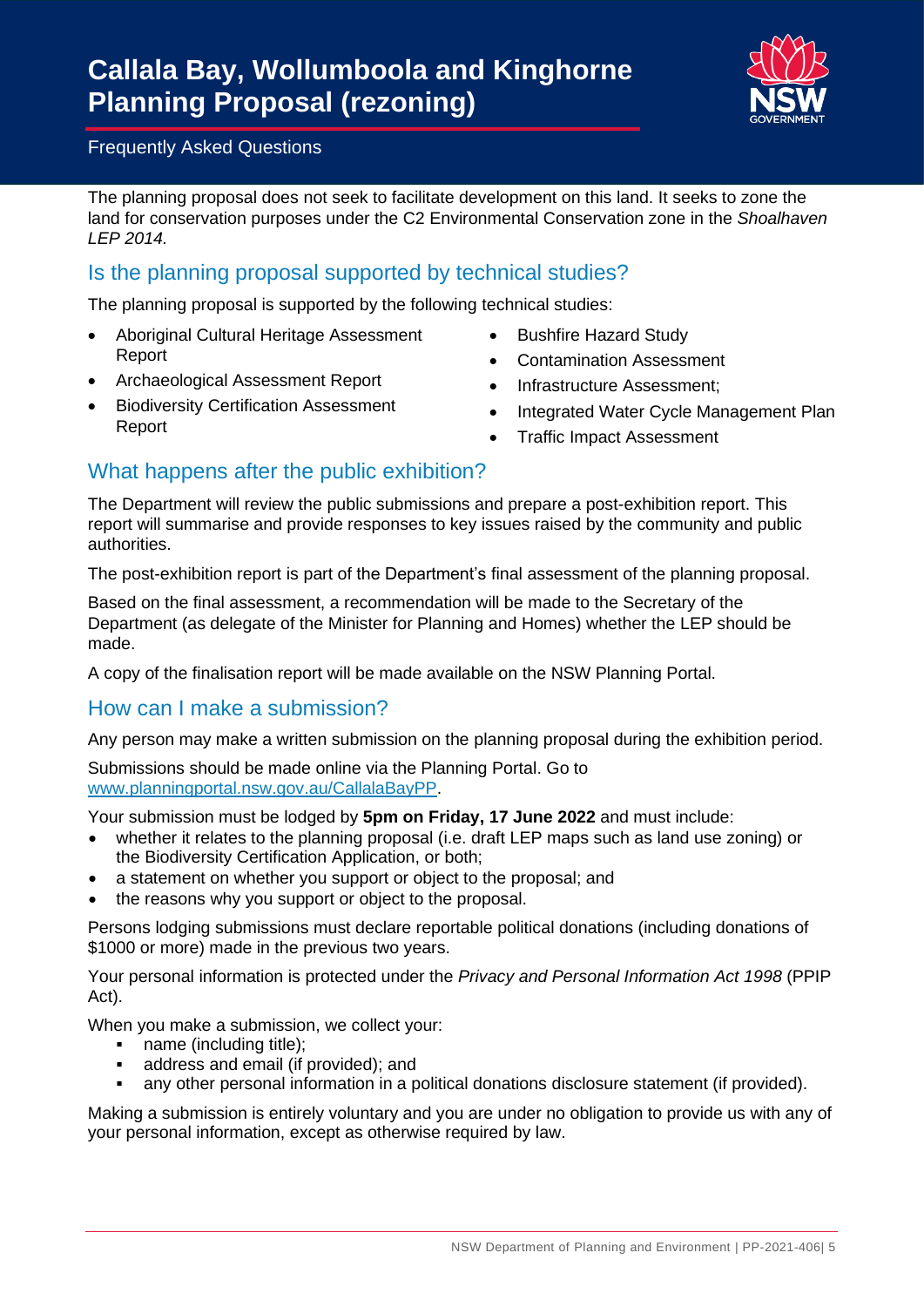

## How will my personal information be used?

We may publish online:

- Your submission;
- Your name (and any other information that could identify you (unless you state that you want your personal information withheld);
- Your suburb; and
- Any political donations disclosure statement.

We may publish any personal information you have included in your submissions on a proposal. Do not include any personal information in your submission that you do not want published.

We may use your contact details to send you notifications on the particular proposal that you have made a submission on.

We may forward your submission to third parties including other public authorities and Government agencies, local government, or an applicant.

#### **If you do not want your name and address to be made public, please ensure you tick the relevant box and clearly state this on the front page of your submission.**

For more information on the Department's Privacy Policy go to [www.planningportal.nsw.gov.au/privacy-statement](https://www.planningportal.nsw.gov.au/privacy-statement)

# Where can I find more information?

The planning proposal, supporting technical studies and frequently asked questions can be found on the NSW Planning Portal. Go to [www.planningportal.nsw.gov.au/CallalaBayPP.](http://www.planningportal.nsw.gov.au/CallalaBayPP)

For other information or queries relating to the **Planning Proposal**, please contact George Curtis on (02) 4247 1824, or Rachel Hughes on (02) 9995 5936.

# Other related Information:

## What is a biodiversity certification application?

The planning proposal is supported by a Biodiversity Certification Assessment Report. The Report is part of an application to certify the proposed development area. See the **Biodiversity Certification Fact Sheet** and [Council's website](https://www.shoalhaven.nsw.gov.au/Projects-Engagement/Major-Projects-Works/Planning-Proposal-Halloran-Trust-Lands-Callala-Bay-Wollumboola-and-Kinghorne) for more information.

The Biodiversity Certification Application is on exhibition with the planning proposal so that these two related matters can be considered in context of each other.

Council is responsible for exhibiting the biodiversity certification application.

### Where can I view documents about potential ecological impacts?

Information on potential ecological impacts of this PP is available in the following exhibition documents:

- The Planning Proposal (see Part 3 Justification) **A1 – [Final Planning Proposal \(March 2022\) Updated 13.04.2022](https://apps.planningportal.nsw.gov.au/prweb/PRRestService/DocMgmt/v1/PublicDocuments/DATA-WORKATTACH-FILE%20PEC-DPE-EP-WORK%20PP-2021-406!20220413T104041.433%20GMT)**
- The Biodiversity Certification Assessment Report **Attachment H – [Biodiversity Certification Assessment](https://apps.planningportal.nsw.gov.au/prweb/PRRestService/DocMgmt/v1/PublicDocuments/DATA-WORKATTACH-FILE%20PEC-DPE-EP-WORK%20PP-2021-406!20220411T034027.815%20GMT)**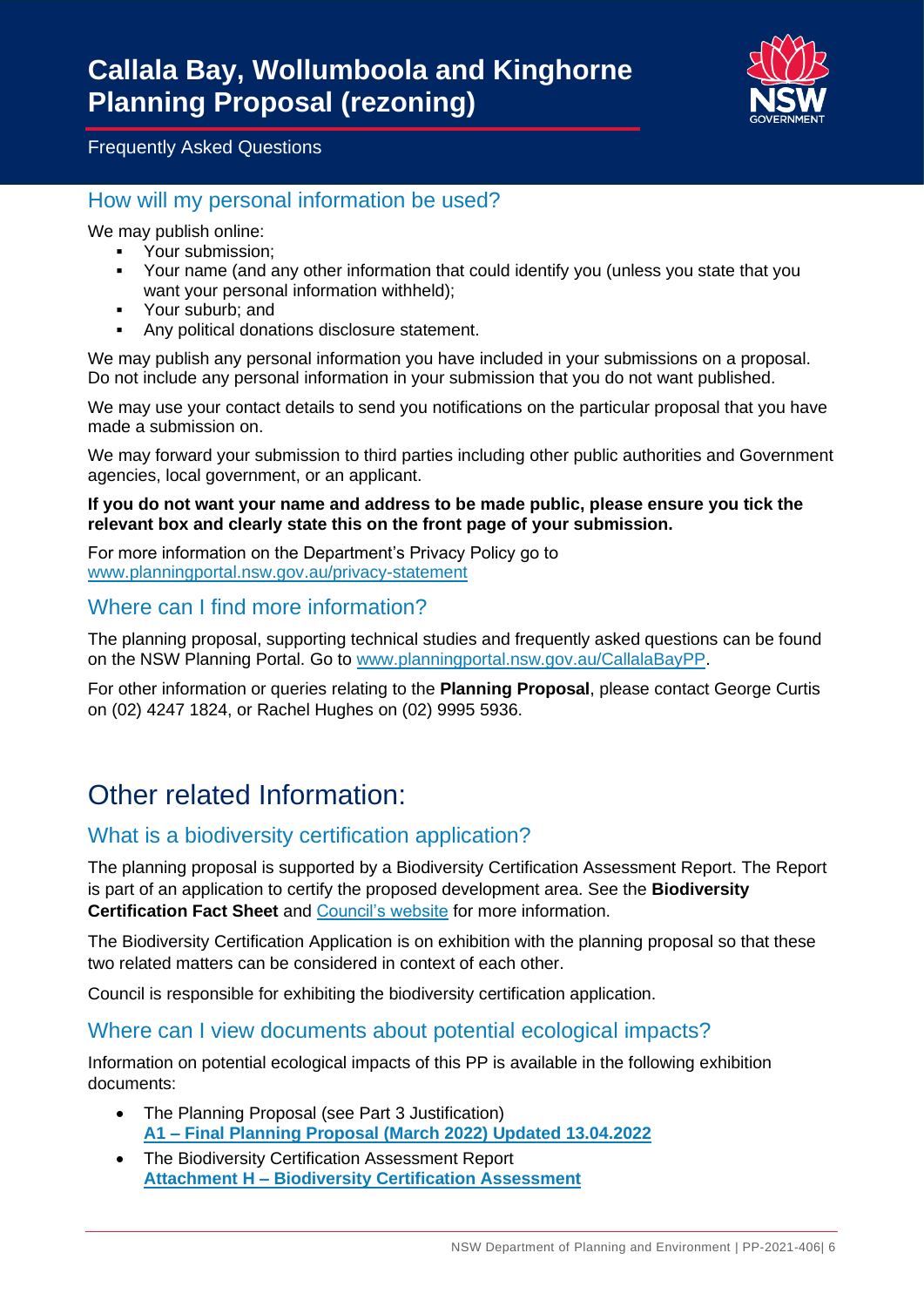

• Australian Government approval under the *Environment Protection and Biodiversity Conservation Act 1999 (Cth)*

#### **Attachment G – [Approval under the EPBC Act 1999](https://apps.planningportal.nsw.gov.au/prweb/PRRestService/DocMgmt/v1/PublicDocuments/DATA-WORKATTACH-FILE%20PEC-DPE-EP-WORK%20PP-2021-406!20220411T034027.815%20GMT)**

For more information, see "What was approved under the Federal environmental law?" below.

As discussed above, information on the Biodiversity Certification Application is available on [Shoalhaven City Council's website.](https://getinvolved.shoalhaven.nsw.gov.au/halloran-trust-callala-kinghorne-pt) Council is responsible for exhibiting the biodiversity certification application.

# What was approved under the Federal environmental law?

In 2020 the proponent referred a concept proposal for the Callala Bay residential expansion area to the Federal Department of Agriculture, Water and the Environment (DAWE) under the *Environment Protection and Biodiversity Conservation Act 1999* (EPBC Act). The proposal was determined to be a 'controlled action' in June 2020, and was approved with conditions in June 2021. In general terms, the EPBC approval involves:

- The retention of 2.1 ha of bushland around 35 known individuals of the endangered Yellow-Gnat Orchid (also known as the Bauer's Midge Orchid – *Genoplesium baueri*).
- The removal of one known individual of the threatened *Genoplesium baueri.*

Further information on the EPBC assessment is available at: <http://epbcnotices.environment.gov.au/referralslist/> and search by referral number 2020/8637.

## Where can I find more information?

The biodiversity certification application can be viewed online at:

- [www.planningportal.nsw.gov.au/CallalaBayPP](http://www.planningportal.nsw.gov.au/CallalaBayPP)
- [www.shoalhaven.nsw.gov.au/MyCouncil/Public-exhibition/Documents-on-exhibition](http://www.shoalhaven.nsw.gov.au/MyCouncil/Public-exhibition/Documents-on-exhibition)

Electronic copies of the exhibition package will be available at Council's City Administration Centre (Bridge Road, Nowra) and at the Ulladulla Administration Building (Deering Street, Ulladulla) during business hours (9am-5pm) for the duration of the exhibition period.

Enquiries on the Biodiversity Certification Application should be directed to either Eric Hollinger on (02) 4429 3320 or email [eric.hollinger@shoalhaven.nsw.gov.au](mailto:eric.hollinger@shoalhaven.nsw.gov.au) in Council's Strategic Planning Section.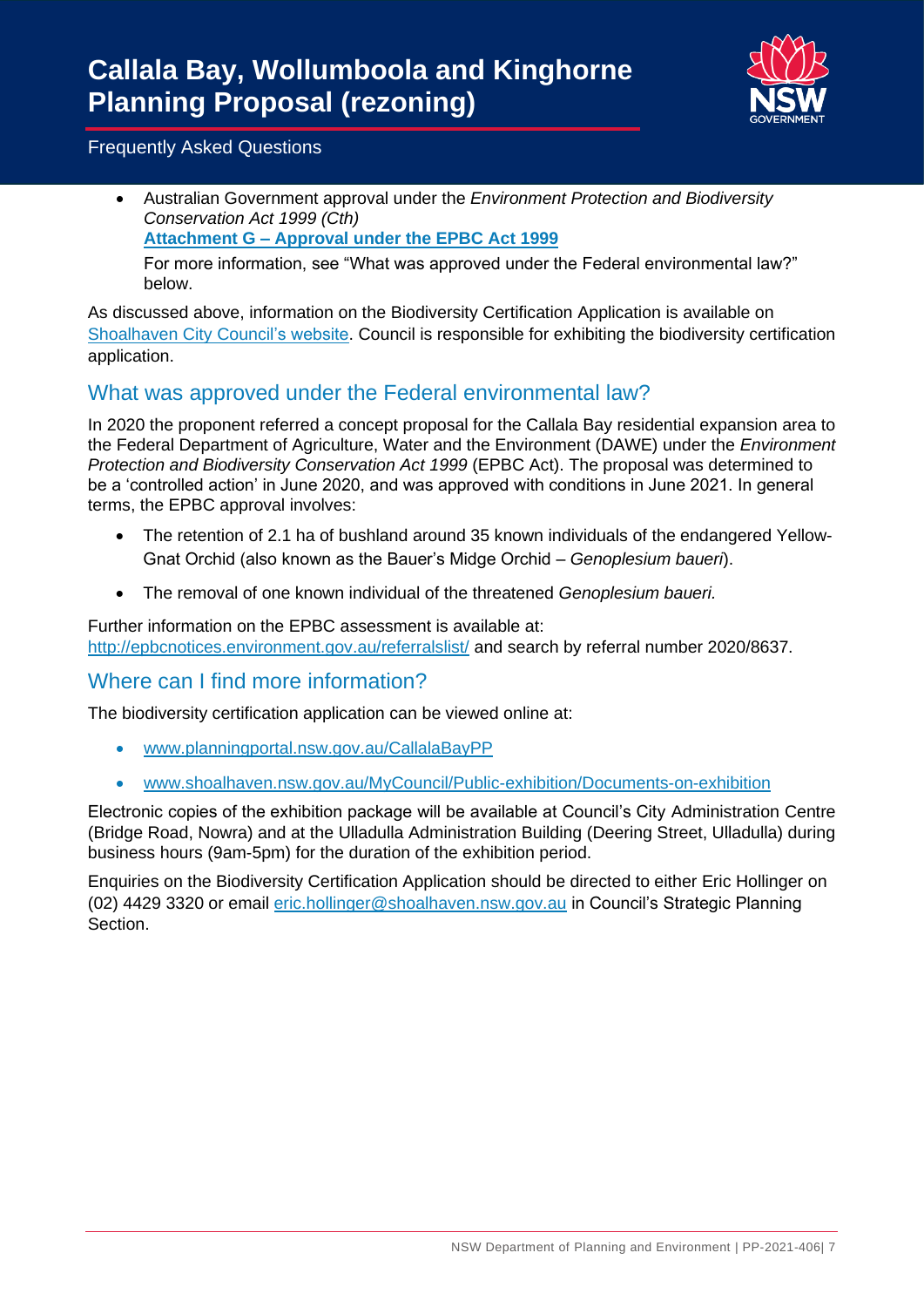# **Callala Bay, Wollumboola and Kinghorne Planning Proposal (rezoning)**



Frequently Asked Questions

# List of properties this planning proposal applies to:

| Lot/s                                                                                                                                                          | <b>DP</b>         | <b>Description</b>                                                                        | <b>Current</b><br>Zone                | <b>Proposed</b><br>Zone/s                           |  |  |  |
|----------------------------------------------------------------------------------------------------------------------------------------------------------------|-------------------|-------------------------------------------------------------------------------------------|---------------------------------------|-----------------------------------------------------|--|--|--|
| <b>Callala Bay and Wollumboola properties</b>                                                                                                                  |                   |                                                                                           |                                       |                                                     |  |  |  |
| 20                                                                                                                                                             | 1263402           | North of Emmett Street, north & west of<br>properties in Stott Crescent, Callala Bay.     | DM, RU2                               | R <sub>1</sub> , C <sub>3</sub> ,<br><b>RE1, C2</b> |  |  |  |
| 599 - 628                                                                                                                                                      | 11388             | Paper subdivision lots facing Callala<br>Beach Rd.                                        | DM                                    | R1, RE1, C2                                         |  |  |  |
| $9 - 11, 17, 18$                                                                                                                                               | 253793            | Lots adjacent to Callala Beach Rd                                                         | DM                                    | R1, RE1, C2                                         |  |  |  |
| 53                                                                                                                                                             | 772178            | Lot directly north of existing Callala Bay<br>residential area, split by Callala Bay Rd.  | DM                                    | <b>RE1, C2</b>                                      |  |  |  |
| $503 - 509$                                                                                                                                                    | 877900            | Lots surrounding northern paper<br>subdivision area.                                      | <b>DM</b>                             | C2, SP2<br>(Road)                                   |  |  |  |
| $443 - 474$ , $481 - 656$ ,<br>$664 - 693, 696 - 698$                                                                                                          | 14958             | Northern paper subdivision lots - east of<br>Callala Bay Rd and south of Currarong<br>Rd. | <b>DM</b>                             | C <sub>2</sub>                                      |  |  |  |
| $18 - 88$ , $90 - 162$ ,<br>$165 - 167$ , $169 - 187$ ,<br>$197 - 208$ , 221 - 222,<br>$229 - 273$ , $177 - 281$ ,<br>$293 - 358$ , $373 - 404$ ,<br>410 - 438 | 14959             | Northern paper subdivision lots - north of<br>Forest Rd and west of Coonemia Rd           | DM                                    | C <sub>2</sub>                                      |  |  |  |
| 28, 29, Part 30                                                                                                                                                | 755971            | Lots between Callala Bay Road and<br>Wowly Lagoon.                                        | <b>DM</b>                             | C <sub>2</sub>                                      |  |  |  |
| $104 - 112$ , $158 - 163$ ,<br>$165 - 178$ , 180 - 189                                                                                                         | 877898            | Various lots including small paper<br>subdivision lots north of Callala Bay.              | <b>DM</b>                             | C <sub>2</sub>                                      |  |  |  |
| $8 - 23$                                                                                                                                                       | 877899            | Paper subdivision lots.                                                                   | DM                                    | C <sub>2</sub>                                      |  |  |  |
| Part 555                                                                                                                                                       | 1254135           | Paper subdivision road reserves.                                                          | DM, RU2                               | C <sub>2</sub>                                      |  |  |  |
| UPNs: 103896, Part<br>108327, 105080,<br>102651, 103835                                                                                                        |                   | Paper subdivision road reserves zoned<br>RU2 in the east                                  | DM, RU2,<br>SP <sub>2</sub><br>(Road) | SP2 (Road),<br>C2, RE1                              |  |  |  |
| UPNs: 106499,<br>102555, 102646,<br>102650, 102645                                                                                                             |                   | Road reserve (Crown) south of Forest<br>Road and Currarong Roads.                         | <b>DM</b>                             | C <sub>2</sub>                                      |  |  |  |
| Coonemia Creek                                                                                                                                                 | Coonemia<br>Creek | Coonemia Creek                                                                            | RU <sub>2</sub>                       | C <sub>2</sub>                                      |  |  |  |
| <b>Kinghorne Properties</b>                                                                                                                                    |                   |                                                                                           |                                       |                                                     |  |  |  |
| 3411, 3412                                                                                                                                                     | 1104686           | Lots in central part of subject land (2)                                                  | DM                                    | C <sub>2</sub>                                      |  |  |  |
| 2560 - 2576                                                                                                                                                    |                   |                                                                                           |                                       |                                                     |  |  |  |